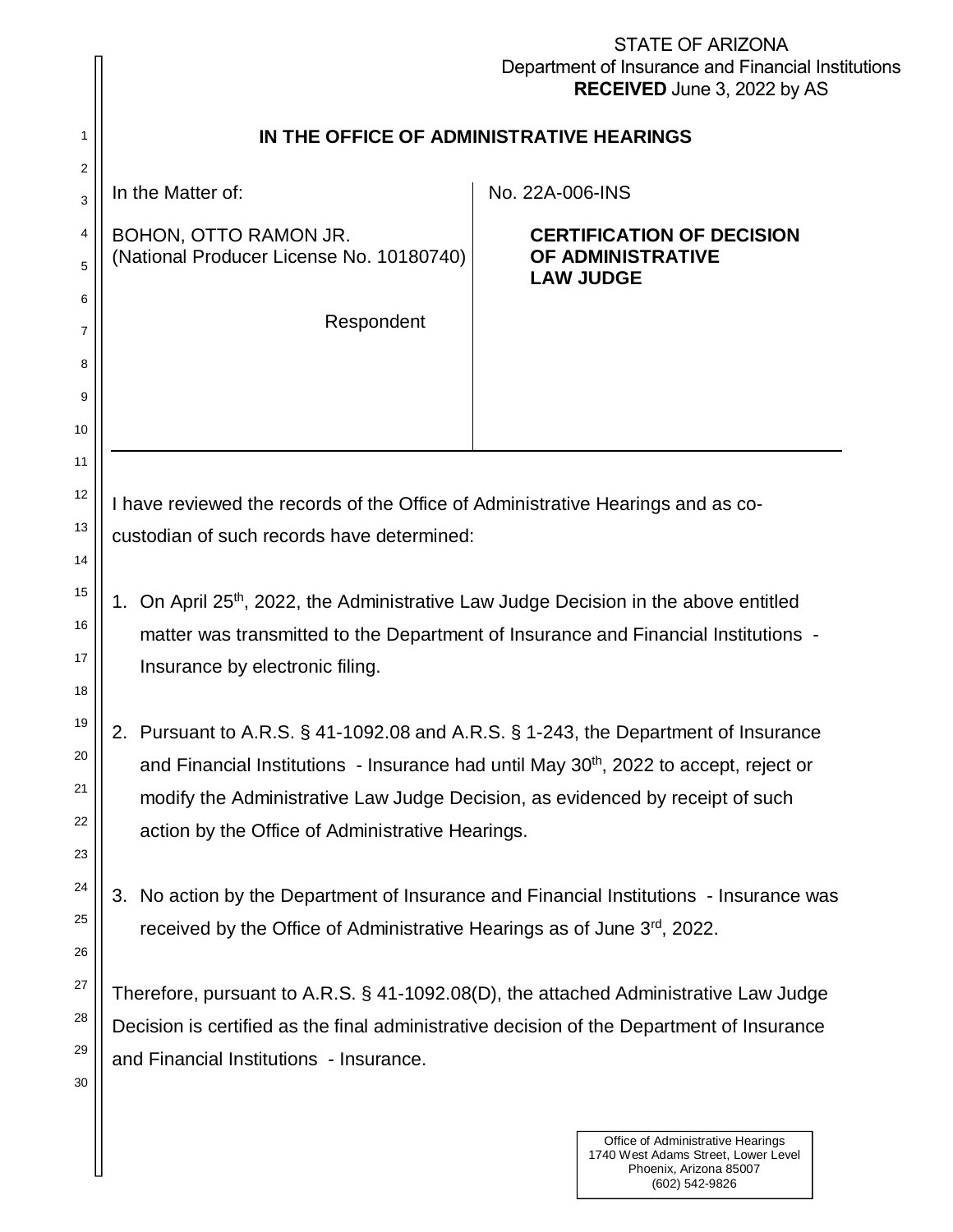## **NOTICE**

Rights for Rehearing or judicial review will be lost without action taken in a timely manner. A Party has the right to request a rehearing from the Department of Insurance and Financial Institutions - Insurance pursuant to A.R.S. § 41-1092.09(A). In addition, the matter may be reviewed by the Superior Court, pursuant to A.R.S. § 41-1092.08(H), although a party may be required to seek a rehearing from the Department of Insurance and Financial Institutions - Insurance before petitioning the Superior Court

for such review. S*ee* A.R.S. § 41-1092.09(B). Further rights may be lost without action taken in a timely manner. Parties may wish to review these statutes as quickly as possible after receipt of this notice. The relevant statutes may be found at the local library or on the internet at: <http://www.azleg.state.az.us/ArizonaRevisedStatutes.asp.> Not later than ten days after a complaint for judicial review of an administrative decision is filed with the Superior Court, the party who filed the complaint must file a notice of the action with the Office of Administrative Hearings.

Done this day, June 3, 2022.

1

2

3

4

5

6

7

8

9

10

11

12

13

14

15

16

17

18

19

20

21

22

23

24

25

26

27

28

29

/s/ Miranda Alvarez Legal Secretary

Copy mailed/e-mailed/faxed June 3, 2022 to:

Evan G. Daniels Department of Insurance and Financial Institutions - Insurance Arizona Department of Insurance and Financial Institutions 100 North 15th Avenue, Suite 261 Phoenix, AZ 85007-2630 [deian.ousounov@difi.az.gov](mailto:deian.ousounov@difi.az.gov) [ana.starcevic@difi.az.gov](mailto:ana.starcevic@difi.az.gov) [Wendy.Greenwood@difi.az.gov](mailto:Wendy.Greenwood@difi.az.gov) [steven.fromholtz@difi.az.gov](mailto:steven.fromholtz@difi.az.gov) James Rolstead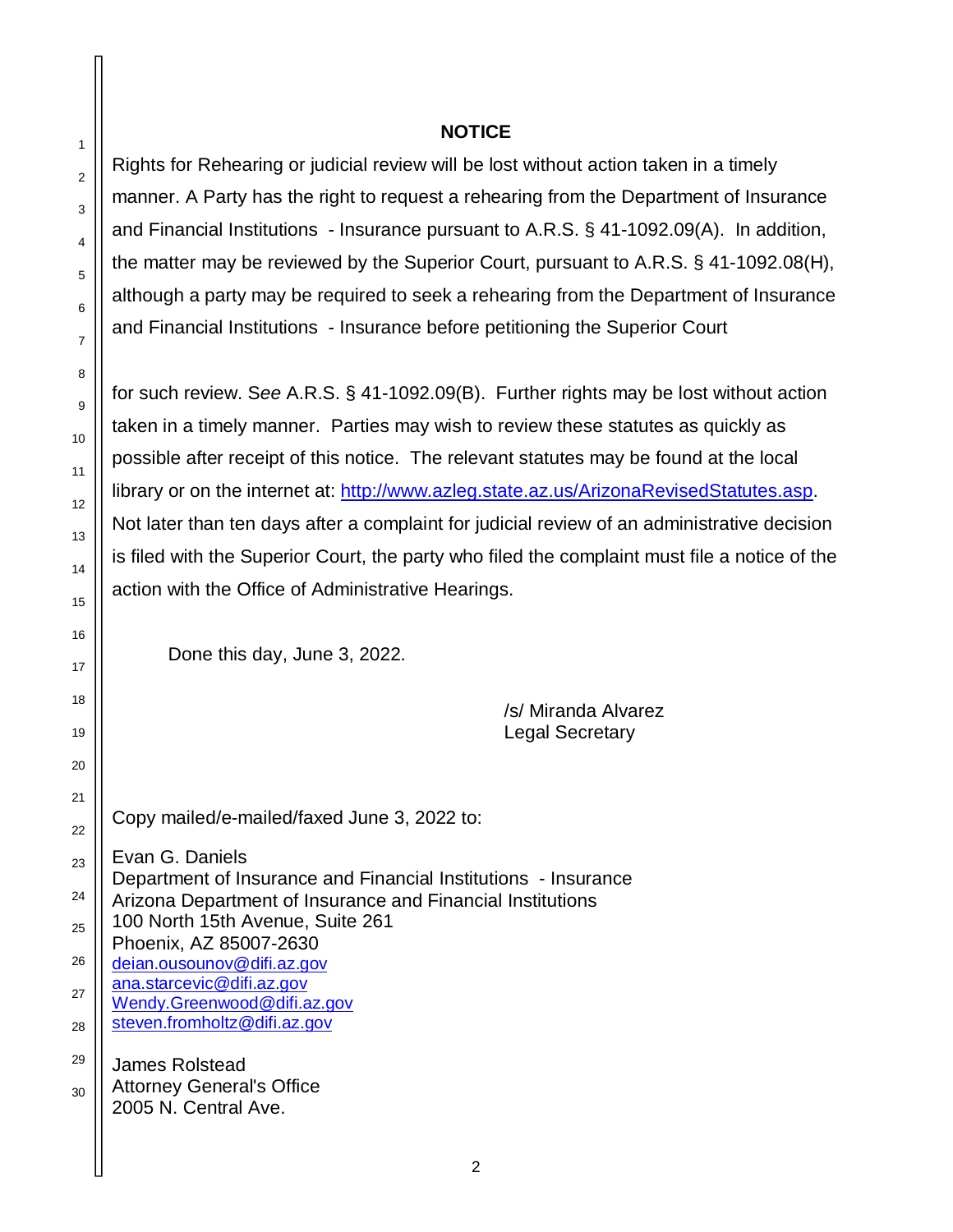| $\overline{1}$          | Phoenix, AZ 85004<br>AdminLaw@azag.gov            |
|-------------------------|---------------------------------------------------|
| $\overline{\mathbf{c}}$ | James.Rolstead@azag.gov<br>Lynette.Evans@azag.gov |
| 3                       | Susan.Hack@azag.gov<br>Teresa.Carranza@azag.gov   |
| $\overline{\mathbf{4}}$ |                                                   |
| 5                       | Otto Ramon Bohon<br>5507 N. Paseo Ventoso         |
| 6                       | Tucson, AZ 85750-1125                             |
| $\overline{7}$          | sales@pillarig.com                                |
| 8                       |                                                   |
| 9                       |                                                   |
| 10                      |                                                   |
| 11                      |                                                   |
| 12                      |                                                   |
| 13                      |                                                   |
| 14                      |                                                   |
| 15                      |                                                   |
| 16                      |                                                   |
| 17                      |                                                   |
| 18                      |                                                   |
| 19                      |                                                   |
| 20                      |                                                   |
| 21                      |                                                   |
| 22                      |                                                   |
| 23                      |                                                   |
| 24                      |                                                   |
| 25                      |                                                   |
| 26                      |                                                   |
| 27                      |                                                   |
| 28                      |                                                   |
| 29                      |                                                   |
| 30                      |                                                   |
|                         |                                                   |
|                         |                                                   |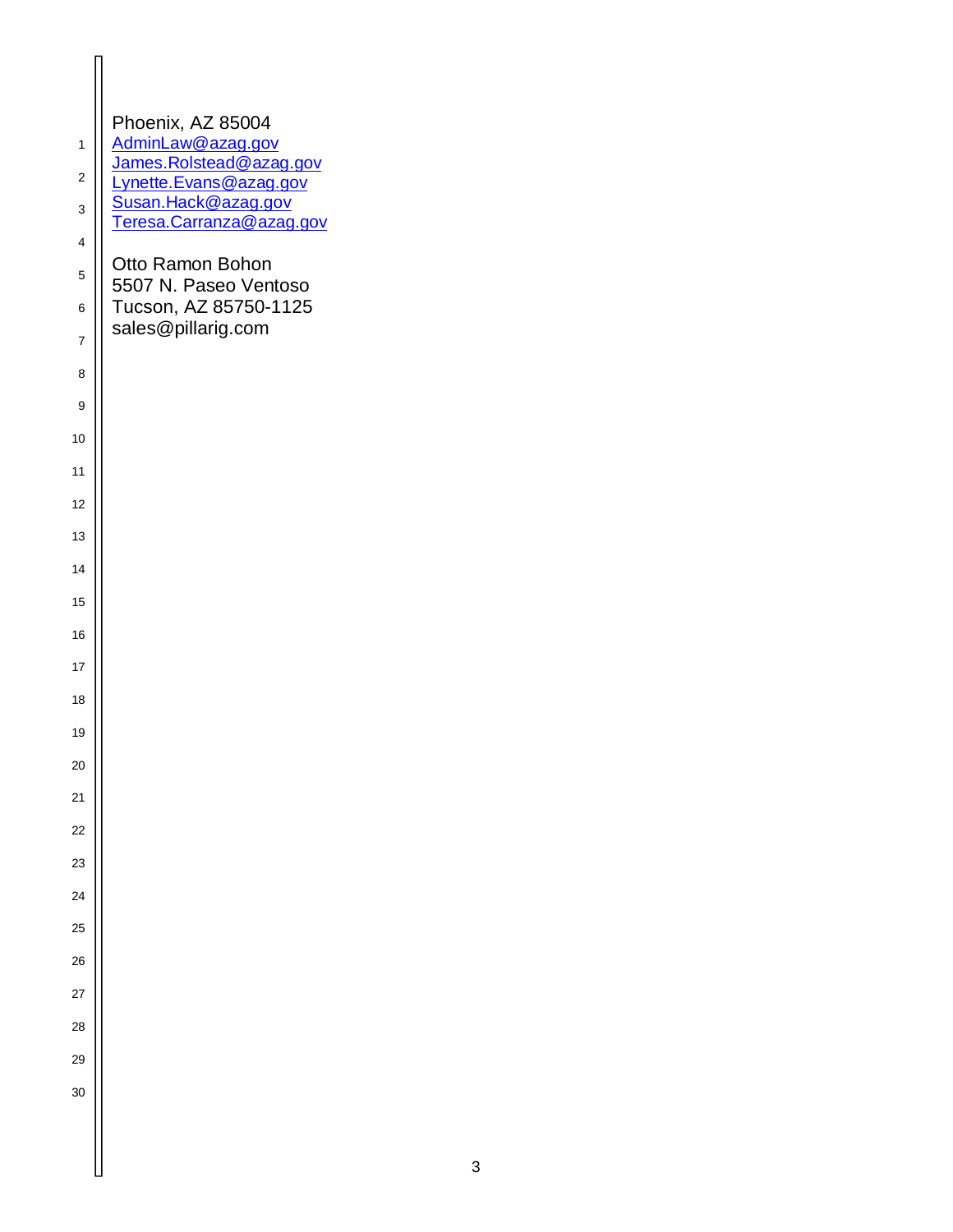|                                                                                                                                                                                                                                                                                                                                                                                                                                                                                                                                                                                                                                                                                                                                                                                                                                                                                                                                                                                                                                                                                                                                                  | <b>STATE OF ARIZONA</b><br>Department of Insurance and Financial Institutions<br>RECEIVED April 25, 2022 by AS                                                       |  |  |  |
|--------------------------------------------------------------------------------------------------------------------------------------------------------------------------------------------------------------------------------------------------------------------------------------------------------------------------------------------------------------------------------------------------------------------------------------------------------------------------------------------------------------------------------------------------------------------------------------------------------------------------------------------------------------------------------------------------------------------------------------------------------------------------------------------------------------------------------------------------------------------------------------------------------------------------------------------------------------------------------------------------------------------------------------------------------------------------------------------------------------------------------------------------|----------------------------------------------------------------------------------------------------------------------------------------------------------------------|--|--|--|
| IN THE OFFICE OF ADMINISTRATIVE HEARINGS                                                                                                                                                                                                                                                                                                                                                                                                                                                                                                                                                                                                                                                                                                                                                                                                                                                                                                                                                                                                                                                                                                         |                                                                                                                                                                      |  |  |  |
| In the Matter of:                                                                                                                                                                                                                                                                                                                                                                                                                                                                                                                                                                                                                                                                                                                                                                                                                                                                                                                                                                                                                                                                                                                                | <b>No. 22A-006-INS</b>                                                                                                                                               |  |  |  |
| BOHON, OTTO RAMON JR.,<br>(National Producer License No. 10180740),<br>Respondent.                                                                                                                                                                                                                                                                                                                                                                                                                                                                                                                                                                                                                                                                                                                                                                                                                                                                                                                                                                                                                                                               | <b>ADMINISTRATIVE LAW JUDGE</b><br><b>DECISION</b>                                                                                                                   |  |  |  |
| HEARING: April 5, 2022.                                                                                                                                                                                                                                                                                                                                                                                                                                                                                                                                                                                                                                                                                                                                                                                                                                                                                                                                                                                                                                                                                                                          |                                                                                                                                                                      |  |  |  |
| Bohon Jr. (Respondent) represented himself.<br><b>ADMINISTRATIVE LAW JUDGE:</b> Kay Abramsohn                                                                                                                                                                                                                                                                                                                                                                                                                                                                                                                                                                                                                                                                                                                                                                                                                                                                                                                                                                                                                                                    | <b>APPEARANCES:</b> Assistant Attorney General James Rolstead represented the<br>Arizona Department of Insurance and Financial Institutions (Department). Otto Ramon |  |  |  |
|                                                                                                                                                                                                                                                                                                                                                                                                                                                                                                                                                                                                                                                                                                                                                                                                                                                                                                                                                                                                                                                                                                                                                  |                                                                                                                                                                      |  |  |  |
| <b>FINDINGS OF FACT</b><br>12<br>At all times relevant, Respondent was licensed by the Department as an<br>1.<br>13<br>Arizona resident insurance provider with lines of authority in casualty, property, credit, life,<br>14<br>and variable life and variable annuity insurance, under National Producer Number<br>10180740. <sup>1</sup> First licensed in January 2018, Respondent's license currently expires on<br>16<br>January 31, 2024.<br>2.<br>Respondent's business and mailing address of record with the Department is<br>5507 North Paseo Ventoso, Tucson, Arizona 85750-1125; his business e-mail address of<br>19<br>record is sales@pillarig.com.<br>On June 16, 2021, the Department received information from a member of<br>3.<br>the public regarding a felony charge against Respondent. <sup>2</sup><br>On November 19, 2021, the Department again received information from a<br>4.<br>member of the public regarding a felony charge against Respondent. <sup>3</sup><br>24<br>On November 22, 2021, Respondent called the Department to self-report a<br>5.<br>felony conviction in Pima County Superior Court.<br>26 |                                                                                                                                                                      |  |  |  |
| See Exhibit 1.<br>$2$ Id.<br>$3$ Id.                                                                                                                                                                                                                                                                                                                                                                                                                                                                                                                                                                                                                                                                                                                                                                                                                                                                                                                                                                                                                                                                                                             | 1                                                                                                                                                                    |  |  |  |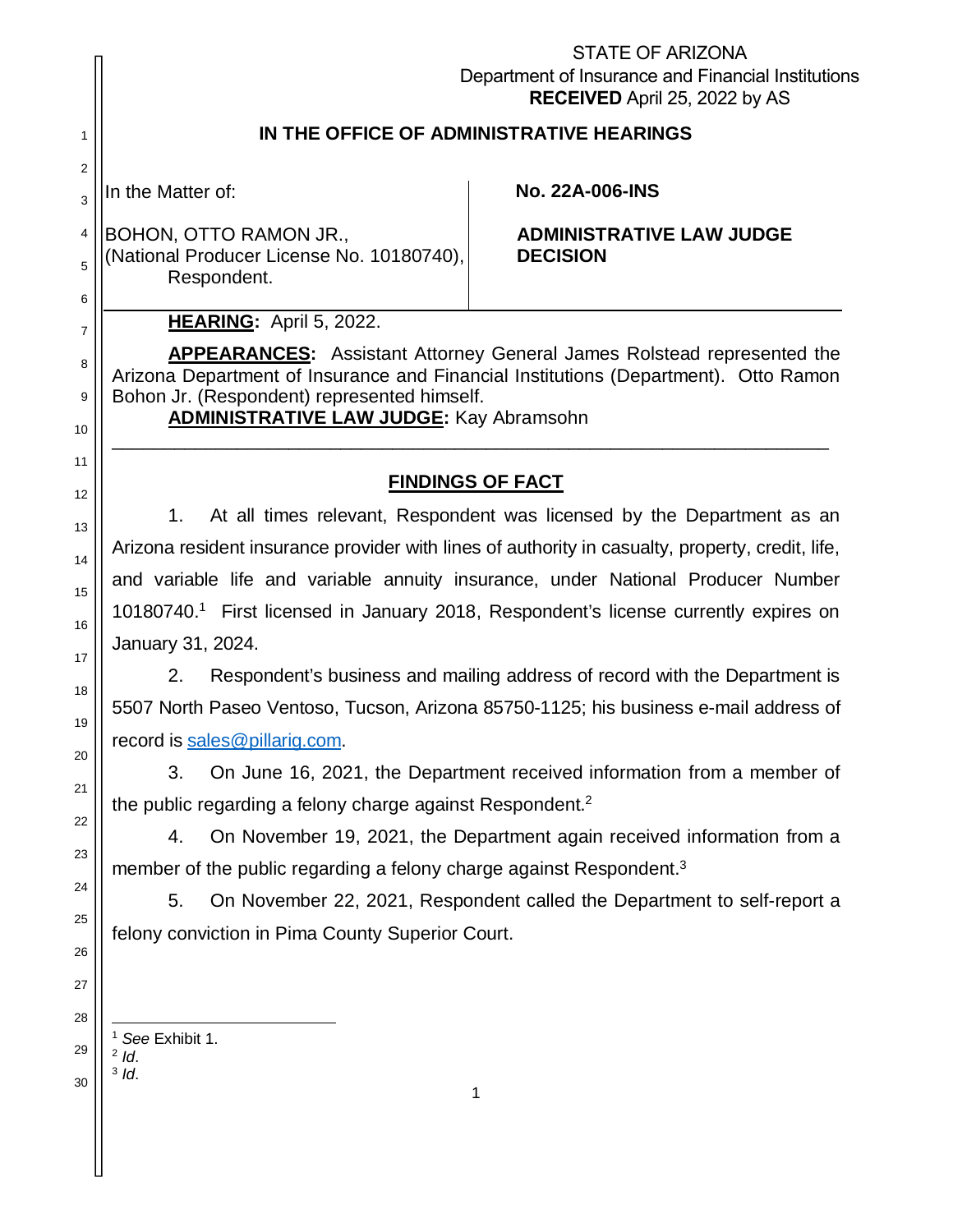6. On August 19, 2021, under a Plea Agreement in Pima County Superior Court Case No. CR20203891-001, Respondent pleaded guilty to a Class 4 felony, Attempted Luring of a Minor under fifteen, an offense committed on July 23, 2020.<sup>4</sup>

7. On or about October 28, 2021, the Court entered judgment on the guilty plea, suspended imposition of sentencing, placed Respondent on a 15-year probation period, ordered that Respondent register as a sex offender, and ordered that Respondent comply with the Sex Offender Special Conditions of Probation.<sup>5</sup> As part of the judgment, due to Respondent's performance during the pendency of the matter, the Court allowed Respondent to continue to reside in the family home with his wife and four children.<sup>6</sup> Respondent was provided with written terms and conditions of probation.<sup>7</sup>

8. On February 23, 2022, the Department issued its Notice of Hearing and Complaint notifying Respondent of its authority, and intent, to take disciplinary action against Respondent's license.

9. At hearing, Respondent acknowledged that his actions in pursing internet communications of a sexual nature/involvement with a minor was "one poor choice."<sup>8</sup>

10. Respondent argued that he should be allowed to continue to be licensed and be able to work in the insurance realm for several reasons. He argued that he is not a threat to the public in consumers' homes because he did not, at that time, or now, go into consumers' homes for his work and employment; he worked from an office and from his home (and in Zoom meetings) in marketing at this time and processes financial business paperwork and documents. Respondent noted that the offense was unrelated to insurance or financial concerns and that, as a part of his probation, he was excepted from certain probationary conditions, two of which were device and computer access to the

<sup>5</sup> *See* Exhibit 4.

<sup>4</sup> *See* Exhibit 3; *see also* Exhibit 5 (Presentence Report), regarding the offense. Respondent was arrested on September 30, 2020. Under the Plea Agreement, Respondent agreed to abide by the Sex Offender Special Conditions of Probation. *See* Exhibit 3 at 2 and 6.

<sup>6</sup> Respondent's four children are ages 2, 4, 9, and 10.

<sup>7</sup> *See* Exhibit 4 at bates 017; *see also* Exhibit 3 at bates 014. At the time of sentencing, Respondent was given "written terms and conditions of probation … for explanation, acceptance and signature."

 $8$  The Presentence Report sets forth details of the offense: Respondent accessed an FBI-created website of an alleged 14-year old female using an alias (name and occupation) and, subsequently, began communicating and sending photographs of a sexual nature and requesting photographs from the female in return.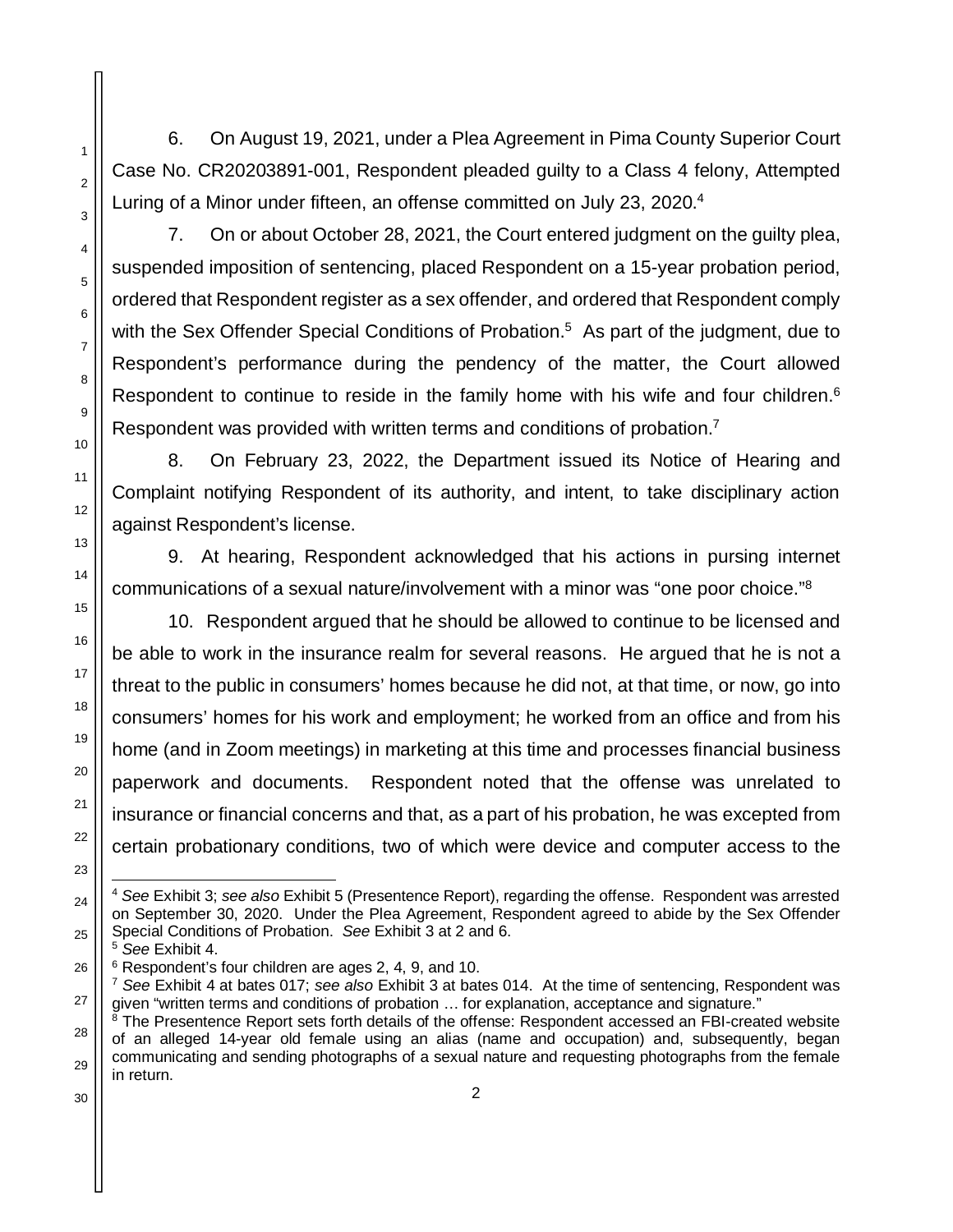internet.<sup>9</sup> In that regard, Respondent noted that his smart-phone number, on-line access identification/name, and vehicle are able to be monitored through the Sherriff's office.<sup>10</sup> Further, Respondent argued that his risk assessment, as documented on the Offender Screening Tool, is very low, at 3 of 42 assessment risk points.

11. One condition of his probation is that Respondent must obtain prior written approval for any temporary or permanent change to employment.<sup>11</sup>

12. Regarding being in public or other premise restrictions, Respondent was allowed by the Court at sentencing to continue to reside in the family home and he is not restricted in contact with his family or children. Respondent is not required to meet inperson weekly with his probation officer but has to meet once a month; Respondent does not have a curfew. Respondent is allowed 1½ hour deviation from a set schedule to go to the Gym and can stop at the grocery store; he is also allowed 1½ hour deviation for a lunch time.<sup>12</sup>

13. At the administrative hearing, the Department requested that Respondent's license be revoked based on Respondent's felony offense and the nature of the offense. The Department's position is that Respondent's actions were more than "one poor choice" as there were multiple communications and photographs during the offense/actions. The Department's argued that it is responsible to protect public interests and that, if Respondent is allowed to remain licensed, persons and children are at risk if Respondent were to meet with consumers in their homes and, further, that it had only been 5 months since Respondent had been placed on probation and that 5 months was insufficient time for rehabilitation.

## **CONCLUSIONS OF LAW**

1. This matter lies within the Department's jurisdiction.<sup>13</sup>

1

2

3

4

5

6

7

8

9

10

11

12

13

<sup>&</sup>lt;sup>9</sup> Respondent's offense took place from his home through the internet.

<sup>&</sup>lt;sup>10</sup> Respondent indicated that he was not required to be monitored via GPS; however, he was required to provide the "make, model, license plate and registration number" of any vehicle he would be driving to the probation department. *See* Exhibit 3 at bates 014. <sup>11</sup> *Id.*

<sup>&</sup>lt;sup>12</sup> One condition of Respondent's probation is that he must submit a weekly schedule to the probation department. *Id.*

<sup>3</sup> <sup>13</sup> *See* Arizona Revised Statutes (A.R.S.) §§ 20-142 and 20-281 *et seq.*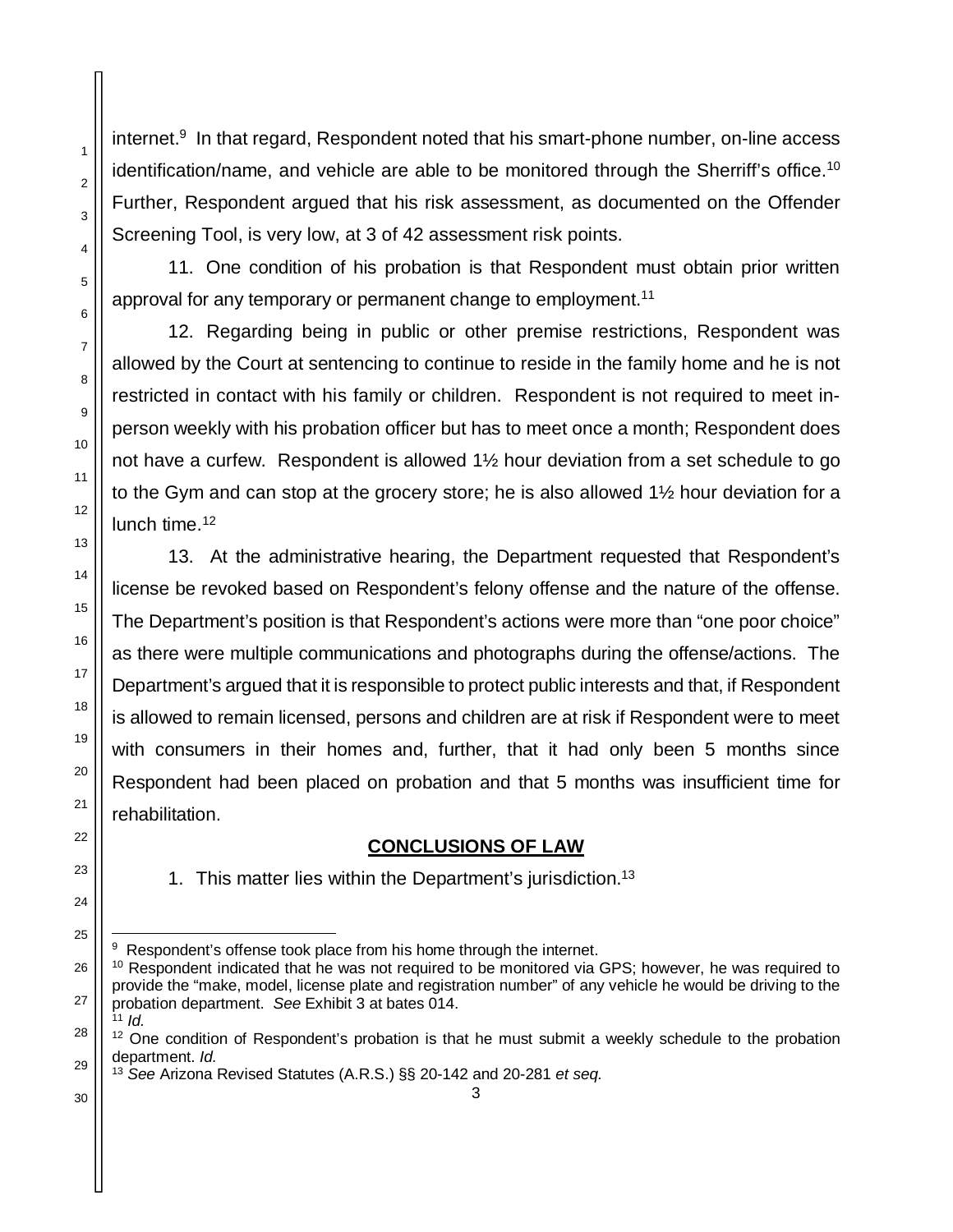2. The Department bears the burden of proof to establish cause to discipline Respondent's license by a preponderance of the evidence.<sup>14</sup> A.R.S.  $\S$  20-295(A) sets forth multiple actions/causes for which discipline by the Department is appropriate, the vast majority of which are related to regulation of insurance business and/or practices. While the designation of a "felony conviction" as one cause for discipline is not limited to a felony related to insurance business and/or practices, the need for regulation by the Department is of utmost importance when conduct impacts, or is likely to impact, the area of insurance business and/or practices.

3. "A preponderance of the evidence is such proof as convinces the trier of fact that the contention is more probably true than not."<sup>15</sup>

4. The Department established that Respondent's conduct included being convicted of a felony. Such conduct is a violation of applicable statues and rules within the meaning of A.R.S. § 20-295(A)(2) and (6).

5. Respondent's conduct, that of being convicted of a felony, provides grounds for the Director of the Department to suspend for not more than 12 months, or revoke, Respondent's license pursuant to A.R.S. § 20-295(A).

6. Based on the hearing record, the Administrative Law Judge concludes that the Department's action to revoke Respondent's license should not be affirmed. While the hearing record established poor judgment on Respondent's part with the resultant felony conviction as a consequence and, essentially, a life-time penalty, the hearing record also established that this was a felony conviction unrelated to the insurance business and/or practices. At the time of the actions and offense, Respondent was not working in-person with consumers and, at this time, that remains the case; further, the Court has assessed him as a very low risk to the public. The Administrative Law Judge concludes that the Department should, at this time, take no disciplinary action to suspend or revoke Respondent's National Producer License.

## **RECOMMENDED ORDER**

<sup>14</sup> *See* A.R.S. § 41-1092.07(G)(2); A.A.C. R2-19-119(A) and A.A.C. R2-19-119(B)(1); *see also Vazzano v. Superior Court*, 74 Ariz. 369, 372, 249 P.2d 837 (1952).

<sup>15</sup> MORRIS K. UDALL, ARIZONA LAW OF EVIDENCE § 5 (1960).